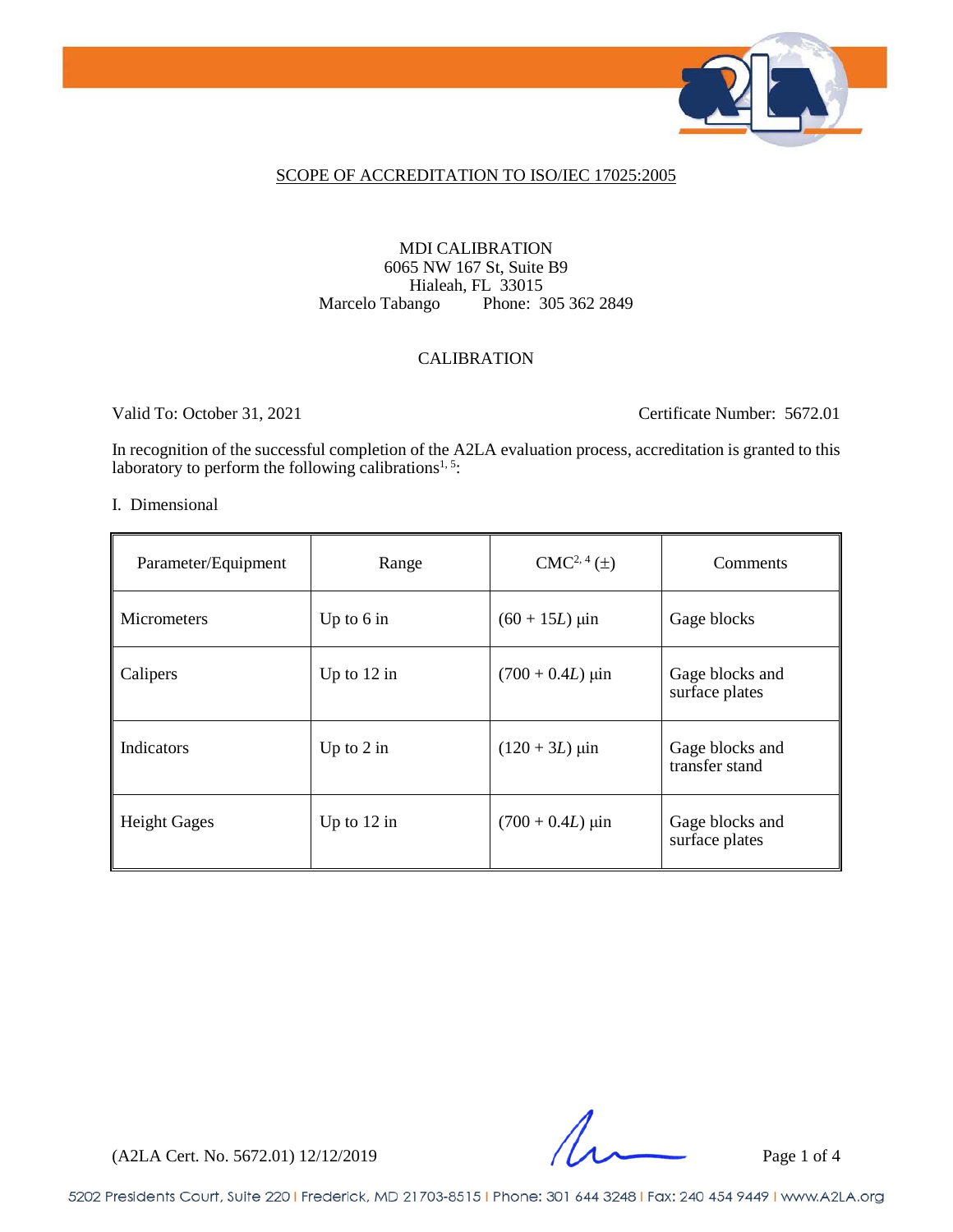## II. Electrical – DC/Low Frequency

| Parameter/Equipment   | Range                                                                                                                                                                                                                                                                                | $CMC2, 3(\pm)$                                                                                                                                                                                                                                                                                                                                                 | Comments                 |
|-----------------------|--------------------------------------------------------------------------------------------------------------------------------------------------------------------------------------------------------------------------------------------------------------------------------------|----------------------------------------------------------------------------------------------------------------------------------------------------------------------------------------------------------------------------------------------------------------------------------------------------------------------------------------------------------------|--------------------------|
| DC Voltage – Generate | Up to $320 \text{ mV}$<br>320 mV to 3.2 V<br>$(3.2 \text{ to } 32)$ V<br>(32 to 320) V<br>320 V to 1050 V                                                                                                                                                                            | $10 \mu V + 60 \frac{\text{nV}}{\text{mV}}$<br>$70 \mu V + 70 \mu V/V$<br>$700 \mu V + 70 \mu V/V$<br>$7 \text{ mV} + 70 \text{ }\mu\text{V/V}$<br>$55 \text{ mV} + 60 \text{ }\mu\text{V/V}$                                                                                                                                                                  | Wavetek 9100W/600        |
| DC Voltage – Measure  | Up to $100 \text{ mV}$<br>$100 \text{ mV}$ to $1 \text{V}$<br>(1 to 10) V<br>$(10 \text{ to } 100) \text{ V}$<br>100 V to 1 kV                                                                                                                                                       | $4 \mu V + 60 \text{ vV/mV}$<br>$10 \mu V + 50 \mu V/V$<br>$100 \mu V + 40 \mu V/V$<br>$1 \text{ mV} + 50 \text{ }\mu\text{V/V}$<br>$15 \text{ mV} + 50 \mu V/V$                                                                                                                                                                                               | Agilent 34401A           |
| DC Current - Generate | Up to $320 \mu A$<br>320 µA to 3.2 mA<br>(3.2 to 32) mA<br>$(32 \text{ to } 320) \text{ mA}$<br>320 mA to 3.2 A<br>$(3.2 \text{ to } 10.5) \text{ A}$<br>$(10.5 \text{ to } 20)$ A                                                                                                   | $70 nA + 160 pA/\mu A$<br>$120 nA + 160 nA/mA$<br>$710 nA + 170 nA/mA$<br>$12 \mu A + 180 \text{ nA/mA}$<br>$140 \mu A + 680 \mu A/A$<br>$1 \text{ mA} + 670 \text{ }\mu\text{A/A}$<br>$5.2 \text{ mA} + 630 \mu\text{A/A}$                                                                                                                                    | <b>Wavetek 9100W/600</b> |
| DC Current - Measure  | Up to $10 \text{ mA}$<br>$(10 to 100)$ mA<br>$(0.1 \text{ to } 1)$ A<br>$(1 \text{ to } 3)$ A                                                                                                                                                                                        | $2 \mu A + 700 \text{ nA/mA}$<br>$6 \mu A + 6 \mu A/mA$<br>$120 \mu A + 1.2 \ mA/A$<br>$700 \mu A + 1.4 \text{ mA/A}$                                                                                                                                                                                                                                          | Agilent 34401A           |
| Resistance – Generate | (0 to 40) $\Omega$<br>(40 to 400) $\Omega$<br>$400 \Omega$ to 4 k $\Omega$<br>$(4 \text{ to } 40) \text{ k}\Omega$<br>$(40 \text{ to } 400) \text{ k}\Omega$<br>$400 \text{ k}\Omega$ to $4 \text{ M}\Omega$<br>$(4 \text{ to } 40) \text{ M}\Omega$<br>(40 to 400) $\text{M}\Omega$ | $70 \text{ mA} + 1 \text{ mA}/\Omega$<br>$120 \text{ mA} + 400 \text{ }\mu\Omega/\Omega$<br>$230 \text{ mA} + 400 \mu\Omega/\Omega$<br>$2.3 \Omega + 300 \mu\Omega/\Omega$<br>$23 \Omega + 300 \mu\Omega/\Omega$<br>$230 \Omega + 500 \mu\Omega/\Omega$<br>$2.3 \text{ k}\Omega + 2 \text{ m}\Omega/\Omega$<br>$46 \text{ k}\Omega + 3 \text{ m}\Omega/\Omega$ | <b>Wavetek 9100W/600</b> |
| Resistance – Measure  | $(10 \text{ to } 100) \Omega$<br>$100 \Omega$ to $1 k\Omega$<br>$(1 \text{ to } 10) \text{ k}\Omega$<br>$(10 \text{ to } 100) \text{ k}\Omega$<br>$100 \text{ k}\Omega$ to $1 \text{ M}\Omega$<br>$(1 \text{ to } 10) \text{ M}\Omega$<br>$(10 \text{ to } 100) \text{ M}\Omega$     | $5 \text{ mA} + 120 \text{ }\mu\Omega/\Omega$<br>$16 \text{ mA} + 120 \mu\Omega/\Omega$<br>$150 \text{ mA} + 120 \text{ mA}$<br>$2 \Omega + 120 \text{ m}\Omega/\text{K}\Omega$<br>$20 \Omega + 110 \Omega/M\Omega$<br>$260 \Omega + 450 \Omega/M\Omega$<br>$8.4 \text{ k}\Omega + 400 \Omega/\text{M}\Omega$                                                  | Agilent 34401A           |

 $(A2LA$  Cert. No. 5672.01) 12/12/2019 Page 2 of 4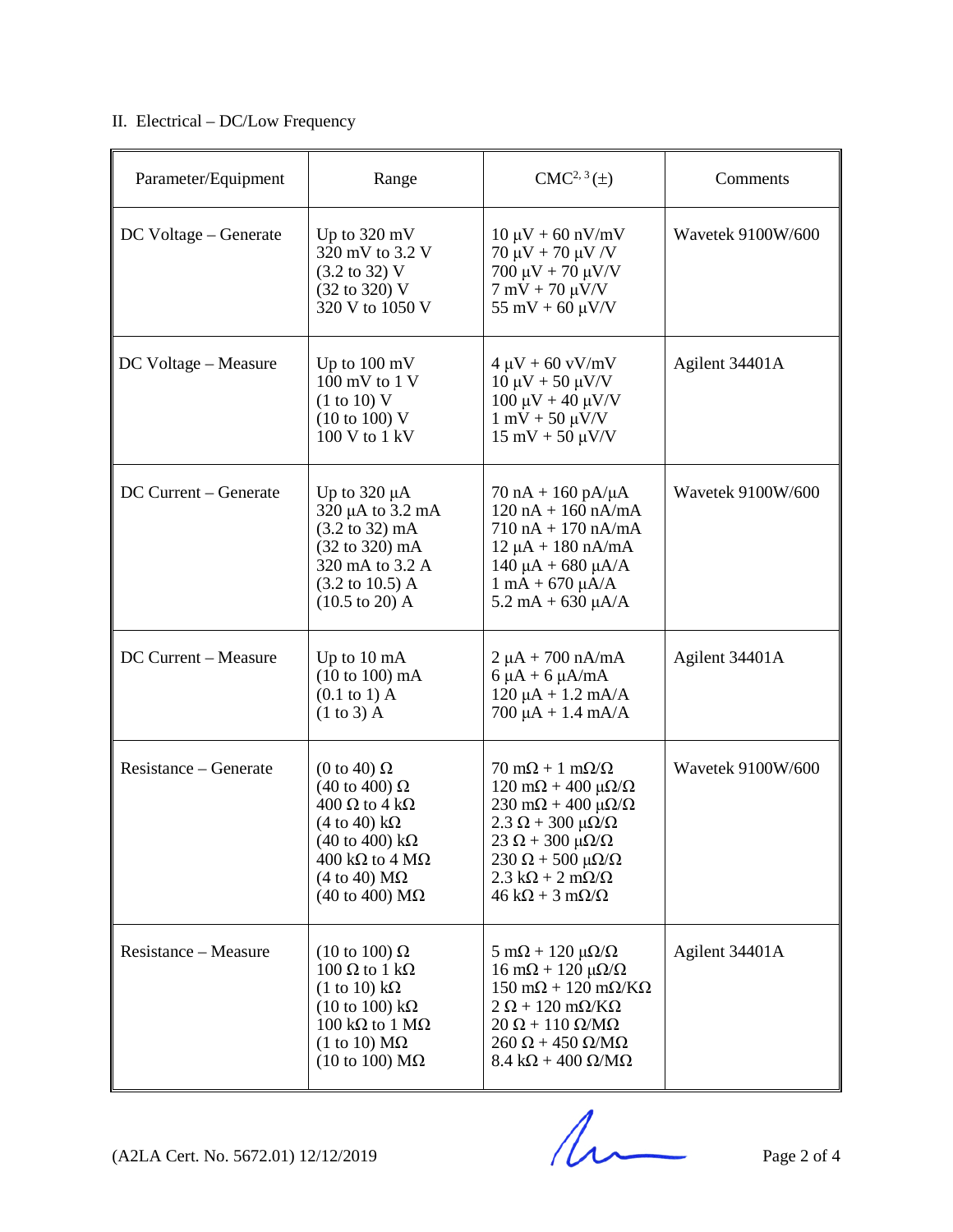| Parameter/Range                                                                                                                                                  | Frequency                                                                                                  | $CMC2, 3(\pm)$                                                                                                                                                                                  | Comments                 |
|------------------------------------------------------------------------------------------------------------------------------------------------------------------|------------------------------------------------------------------------------------------------------------|-------------------------------------------------------------------------------------------------------------------------------------------------------------------------------------------------|--------------------------|
| AC Voltage – Generate                                                                                                                                            |                                                                                                            |                                                                                                                                                                                                 |                          |
| $(30 \text{ to } 320) \text{ mV}$<br>320 mV to 3.2 V<br>$(3.2 \text{ to } 32) \text{ V}$<br>(32 to 320) V<br>(320 to 1050) V                                     | 10 Hz to 10 kHz<br>10 Hz to 10 kHz<br>10 Hz to 10 kHz<br>10 Hz to 10 kHz<br>10 Hz to 10 kHz                | $110 \mu V + 0.31 \mu V/mV$<br>$310 \mu V + 460 \mu V/V$<br>$3 \text{ mV} + 690 \text{ }\mu\text{V/V}$<br>$40 \text{ mV} + 920 \text{ }\mu\text{V/V}$<br>$240 \text{ mV} + 910 \text{ \mu V/V}$ | <b>Wavetek 9100W/600</b> |
| AC Voltage – Measure                                                                                                                                             |                                                                                                            |                                                                                                                                                                                                 |                          |
| Up to $100 \text{ mV}$<br>$100 \text{ mV}$ to $1 \text{V}$<br>(1 to 10) V<br>$(10 \text{ to } 100) \text{ V}$<br>$100 V$ to $1 kV$                               | 10 Hz to 20 kHz<br>10 Hz to 20 kHz<br>10 Hz to 20 kHz<br>10 Hz to 20 kHz<br>50 Hz to 1 kHz                 | $50 \mu V + 860 \frac{\mu V}{V}$<br>$340 \mu V + 850 \mu V/V$<br>$3.5$ mV + 850 $\mu$ V/V<br>$35 \text{ mV} + 850 \text{ \mu V/V}$<br>$260$ mV + 700 $\mu$ V/V                                  | Agilent 34401A           |
| <b>AC Current – Generate</b>                                                                                                                                     |                                                                                                            |                                                                                                                                                                                                 |                          |
| $(32 \text{ to } 320) \mu A$<br>320 µA to 3.2 mA<br>$(3.2 \text{ to } 32) \text{ mA}$<br>(32 to 320) mA<br>320 mA to 3.2 A<br>$(3.2 \text{ to } 10.5) \text{ A}$ | 10 Hz to $3$ kHz<br>10 Hz to 3 kHz<br>10 Hz to 3 kHz<br>10 Hz to 3 kHz<br>10 Hz to 3 kHz<br>10 Hz to 3 kHz | $430 nA + 0.70 nA/\mu A$<br>$400 \text{ nA} + 80 \text{ nA/mA}$<br>$4 \mu A + 800 \text{ nA/mA}$<br>$40 \mu A + 920 \text{ nA/mA}$<br>$550 \mu A + 1.2 \text{ mA/A}$<br>$4 mA + 2.3 mA/A$       | Wavetek 9100W/600        |
| <b>AC Current - Measure</b>                                                                                                                                      |                                                                                                            |                                                                                                                                                                                                 |                          |
| $(0.1 \text{ to } 1)$ A<br>$(1 \text{ to } 3)$ A                                                                                                                 | 20 Hz to 1 kHz<br>40 Hz to 1 kHz                                                                           | $450 \mu A + 1.3 \text{ mA/A}$<br>$3.5 \text{ mA} + 4 \text{ mA}$                                                                                                                               |                          |

# III. Time & Frequency

| Parameter/Equipment                | Range            | $CMC2, 6(\pm)$                         | <b>Comments</b>   |
|------------------------------------|------------------|----------------------------------------|-------------------|
| Frequency – Measuring<br>Equipment | 10 Hz to 1 MHz   | $0.57$ ppm                             | Wavetek 9100W/600 |
| Frequency - Measure                | 40 Hz to 300 kHz | $6 \text{ mHz} + 120 \mu \text{Hz/Hz}$ | Agilent 34401A    |

 $^{\rm 1}$  This laboratory offers commercial calibration service.

This laboratory offers commercial calibration service.<br>
(A2LA Cert. No. 5672.01) 12/12/2019 Page 3 of 4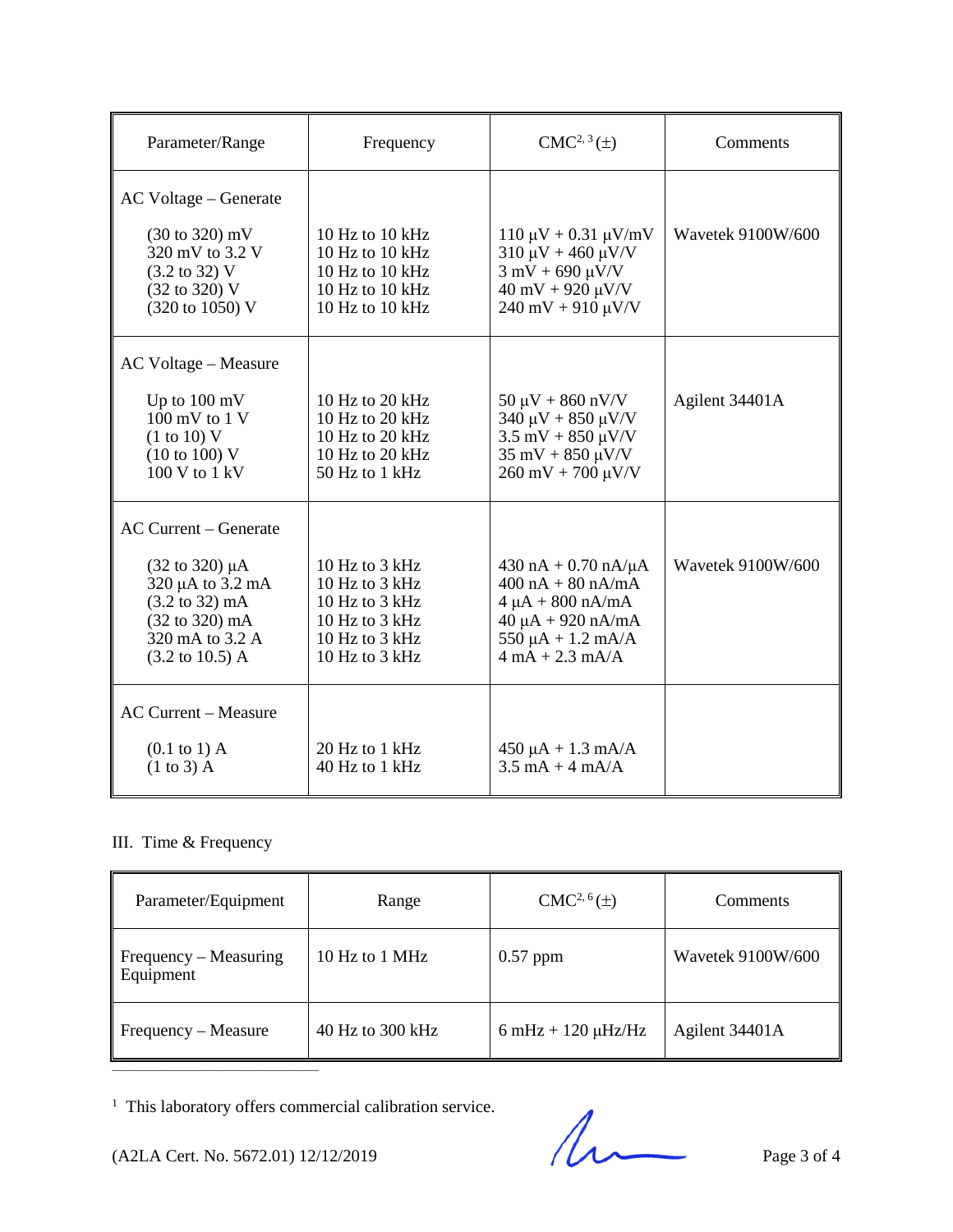- <sup>2</sup> Calibration and Measurement Capability Uncertainty (CMC) is the smallest uncertainty of measurement that a laboratory can achieve within its scope of accreditation when performing more or less routine calibrations of nearly ideal measurement standards or nearly ideal measuring equipment. CMC's represent expanded uncertainties expressed at approximately the 95 % level of confidence, usually using a coverage factor of  $k = 2$ . The actual measurement uncertainty of a specific calibration performed by the laboratory may be greater than the CMC due to the behavior of the customer's device and to influences from the circumstances of the specific calibration.
- <sup>3</sup> The stated measured values are determined using the indicated instrument (see Comments). This capability is suitable for the calibration of the devices intended to measure or generate the measured value in the ranges indicated. CMC's are expressed as either a specific value that covers the full range or as a percent or fraction of the reading plus a fixed floor specification.
- <sup>4</sup> In the statement of CMC, *L* is the numerical value of the nominal length of the device measured in inches.

<sup>5</sup> This scope meets A2LA's *P112 Flexible Scope Policy*.

<sup>6</sup> The type of instrument or material being calibrated is defined by the parameter. This indicates the laboratory is capable of calibrating instruments that measure or generate the values in the ranges indicated for the listed measurement parameter.